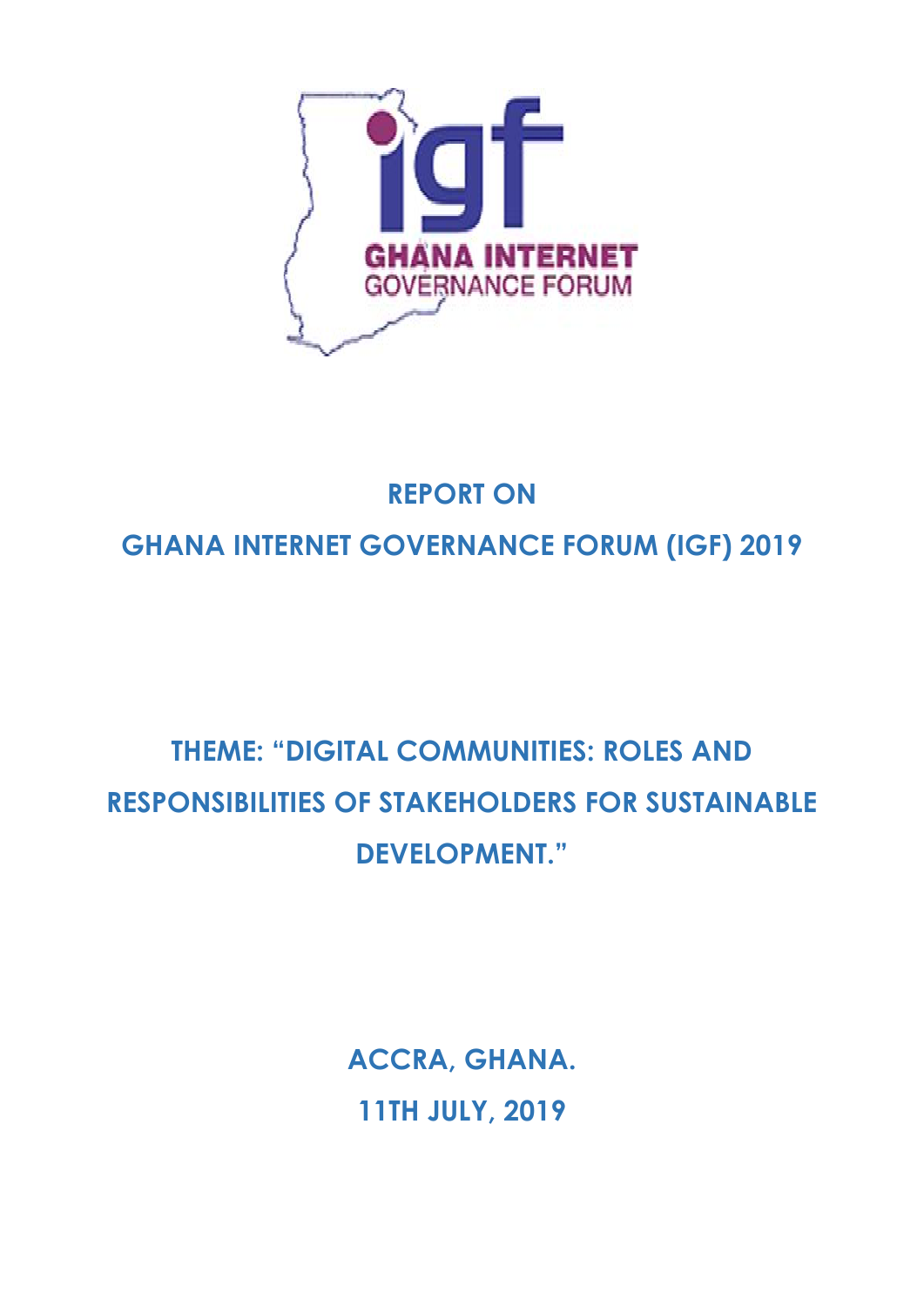# **Table of Contents**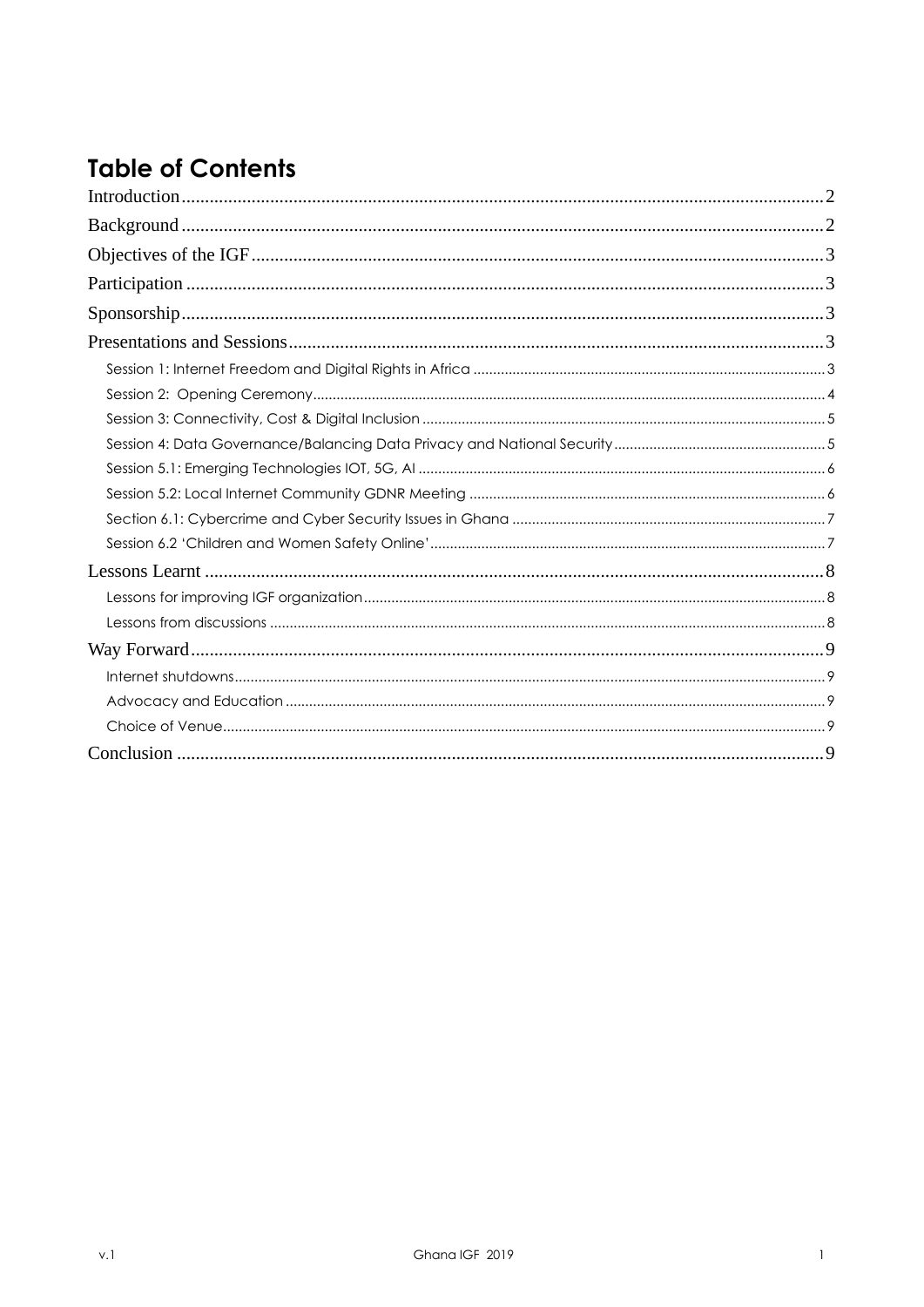# <span id="page-2-0"></span>**Introduction**

The Internet Governance Forum (IGF) is an annual forum that brings together the local Internet community and acts as a platform for candid and open discussions on the governance of the Internet. It brings together stakeholders to discuss relevant Internet related issues and includes government, the private sector, civil society, the technical and academic communities among others.

The IGF was established to fulfil one of the commitments laid down by the second World Summit on the Information Society (WSIS), which took place in Tunis in 2005. The inaugural meeting of the IGF took place in Athens in 2006 and the forum has been held in different countries every year since.

Local IGFs focus on issues that face a city, town or country and help people to bring solutions forward to a global level.

# <span id="page-2-1"></span>**Background**

On July 11, 2019, under the auspices of the Ministry of Communications, the Ghana Domain Name Registry (GDNR) and the Internet Society (ISOC) Ghana Chapter, coconvened the 4th Edition of the Ghana Internet Governance Forum at Kofi Annan Centre of Excellence in ICT (AITI-KACE).

The theme of the 2019 edition was "Digital Communities: Roles and Responsibilities of Stakeholders for Sustainable Development". The forum was held over two days. The first day was the Youth IGF which was followed by the main IGF on the second day.

The following were the sub-themes:

- Internet Freedom and Digital Rights in Africa
- Connecting and Enabling the Next Billion (Plenary)
- Data for Sustainable Development in Ghana
- Emerging Technology for Sustainable Growth
- Steering Technology Change in a Sustainable Direction, IOT, 5G, AI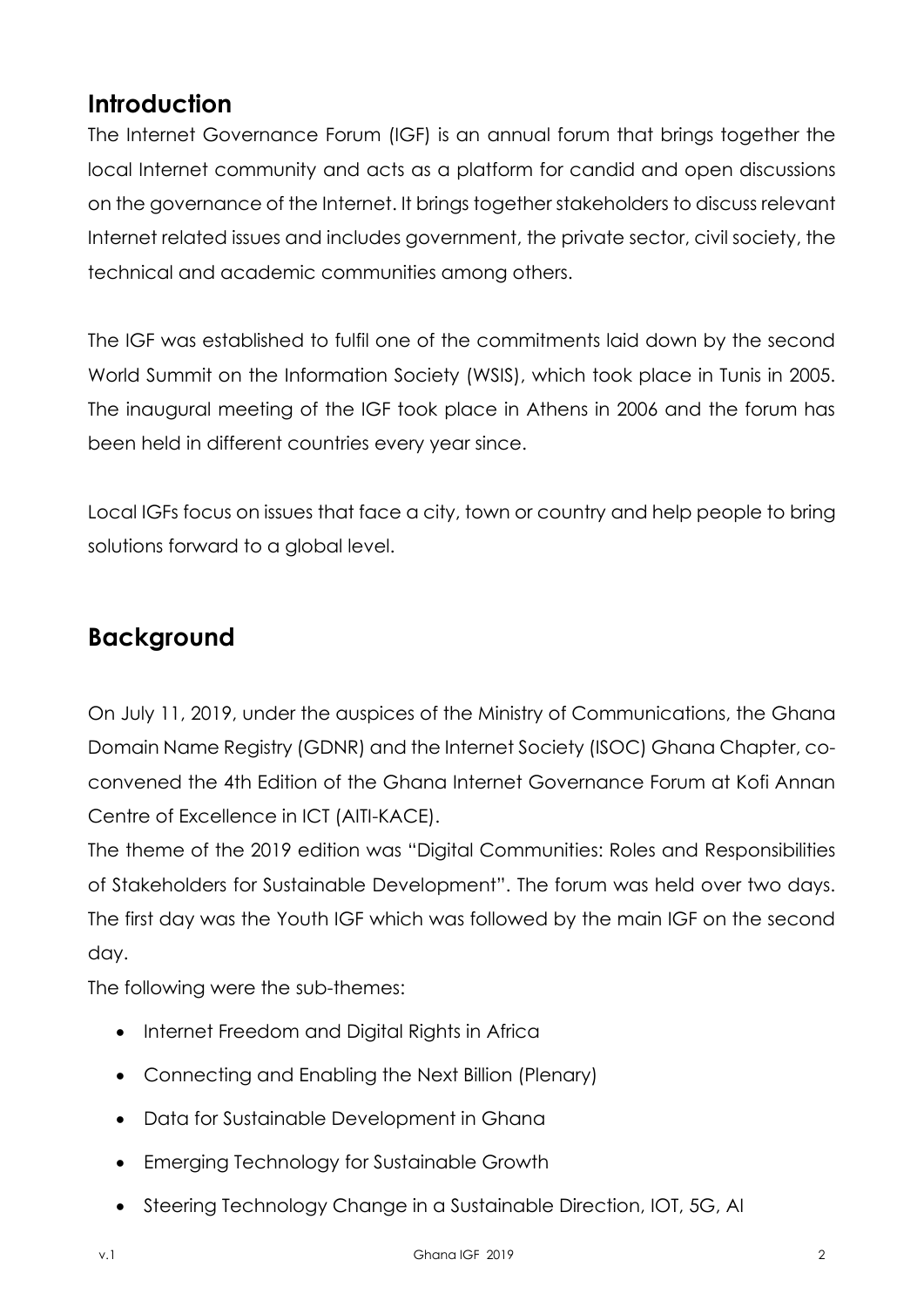- Local Internet Community and GDNR meeting
- Cybercrime and Cyber Security Issues in Ghana

# <span id="page-3-0"></span>**Objectives of the IGF**

The objectives for organising this year's forum were:

- Network with other colleagues in the Information Technology and Internet community.
- Gather Knowledge from the Forum and panel discussions, to promote Internet Governance in Ghana and beyond.
- Develop a communique that will be presented to the government for review and possible adoption.

# <span id="page-3-1"></span>**Participation**

The event was attended by participants from Academia, Government, Media, Regulators, Technical and non-profit communities.

The breakdown showed that the majority of participants came from the government and academia with their sectors being mainly ICT.

# <span id="page-3-2"></span>**Sponsorship**

The 2019 IGF was sponsored in different ways by various entities including the Government of Ghana, NITA, the Cybersecurity Centre, the NCA, Microsoft, Media Foundation for West Africa, IGF SA, Ecoband, MTN, MainOne and e-Crime Bureau.

## <span id="page-3-3"></span>**Presentations and Sessions**

The forum was divided into six different sessions to discuss various issues on Internet governance pertaining to Ghana.

#### <span id="page-3-4"></span>**Session 1: Internet Freedom and Digital Rights in Africa**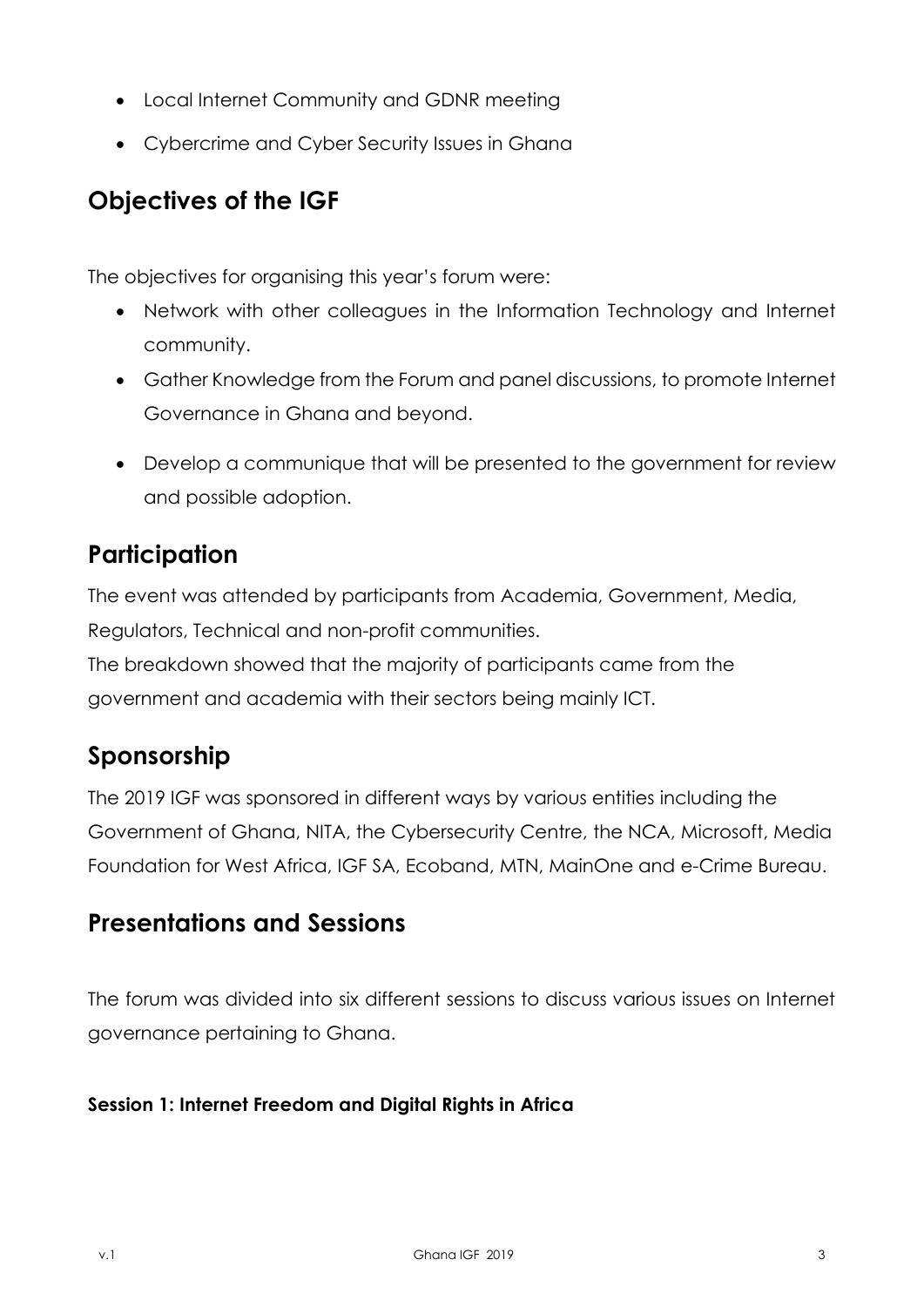The session started with a presentation by Felicia Antonio on Internet Freedom and Digital Rights in Africa. She discussed the common justifications given by governments for the shutdown of the Internet and recommended preventive methods.

The second part of this session was a panel discussion which had four (4) panelists to discuss Internet issues.

The panel discussion was anchored on these questions:

- Is it necessary to regulate the Internet?
- What can civil society organizations do so this does not occur in Ghana?
- Are Telcos to be held responsible for being in support of the government and therefore allowing shutdowns?

#### <span id="page-4-0"></span>**Session 2: Opening Ceremony**

This session was the Opening Ceremony. The following personalities gave remarks.

- Mr. Kwasi Adu-Gyan, Director General, AITI-KACE
- Mr. Nana Kofi Asafu-Aidoo, Executive Director, Ghana Domain Name Registry
- Mr. Marcus Adomey, President of ISOC, Ghana Chapter
- Prof. Nii Quaynor, Father of the Internet in Africa
- Mr. Stephen Donkor, Rep from Youth IGF

Hon. Vincent Sowah Odotei, Deputy Minister of Communications gave the keynote address. He emphasized that since the development of the Internet protocol in the 1970s, the Internet had taken over the global communication landscape. He further observed that the Internet had revolutionized the communication world by setting the stage for the unprecedented integration of capabilities such as the telephone, radio and telegraph through services such as e-mails, video calls and instant messaging applications.

The Deputy Minister indicated that the Internet had gone a long way to make our lives easier and better. He enumerated some of the Internet related services that the government had initiated such as e-booking, e-passport among others.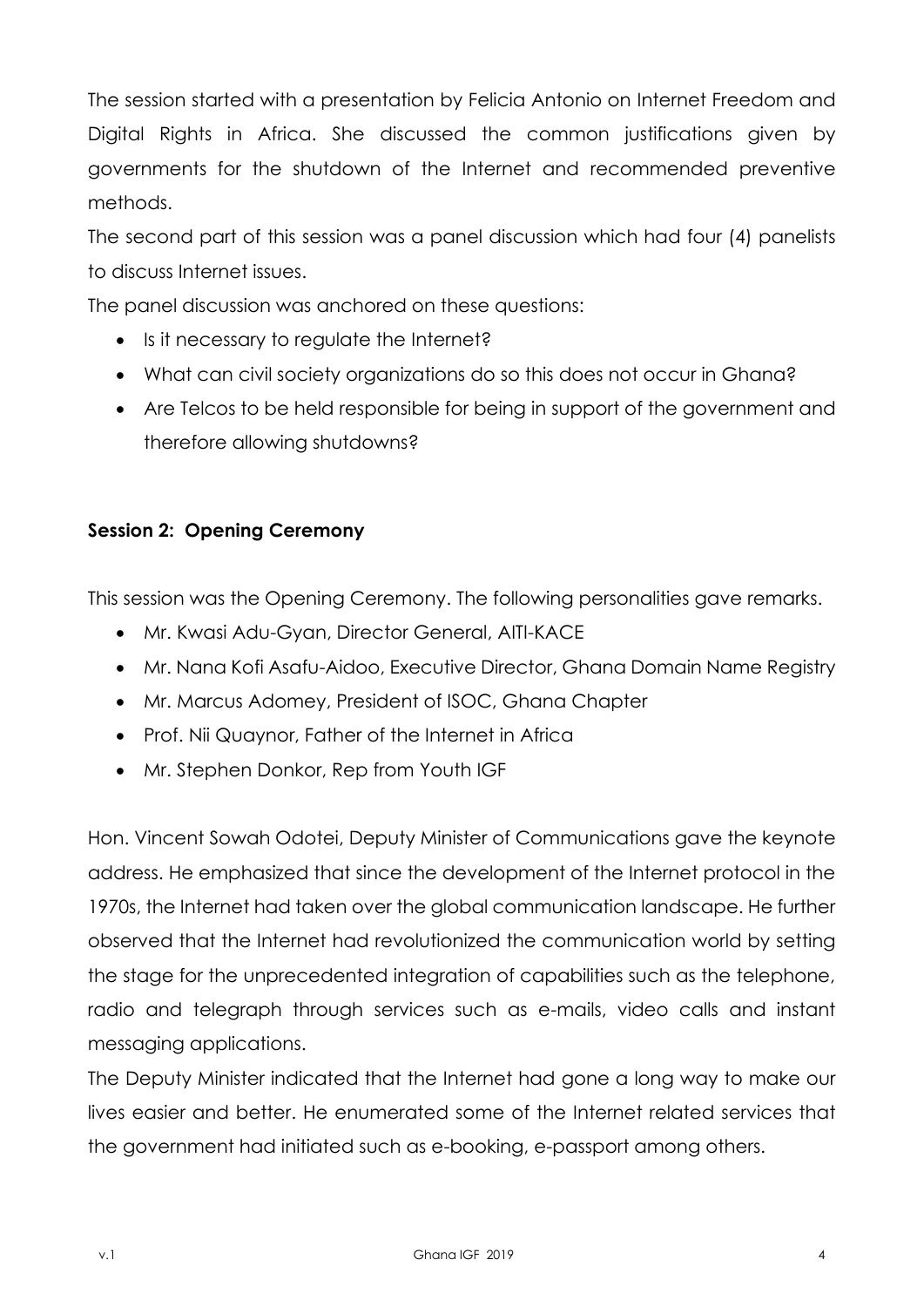The other speakers focused on the importance and relevance of the Internet and the need for stakeholders from diverse areas to include their input in the Internet governance dialogue.

#### <span id="page-5-0"></span>**Session 3: Connectivity, Cost & Digital Inclusion**

This session had five panelists discussing issues around Connectivity, Cost & Digital Inclusion.

Some issues that emerged in this session were:

- The National Communication Authority has made it a requirement for Telcos operating in Ghana to provide Internet for citizens.
- GIFEC has structured over three hundred sites to provide mobile telecommunications to Ghanaians across the country.
- In addition, the Internet is a hub for job opportunities for young people. However, the Internet is constantly evolving and young people need to upgrade their skills to keep up with the ever-evolving trends.

#### <span id="page-5-1"></span>**Session 4: Data Governance/Balancing Data Privacy and National Security**

This session was divided into two; a presentation on Data Governance (Overview of Data Production Systems/ Laws) in Ghana followed by a panel discussion.

Four panelists discussed the topic.

The following were some of the issues that emerged in this session:

• Ghana Statistical Service (GSS) have made their center open to all who require data of any magnitude for research purposes and Data creation must be a collective effort and it must be used to help solve problems in the society.

The panel also discussed the topic of Balancing Data Privacy and National Security. Three panelists discussed the topic and the following are some of the issues that emerged:

- There should be a structure in place to manage cybersecurity.
- Individuals should also play their role in achieving these goals and not depend entirely on government.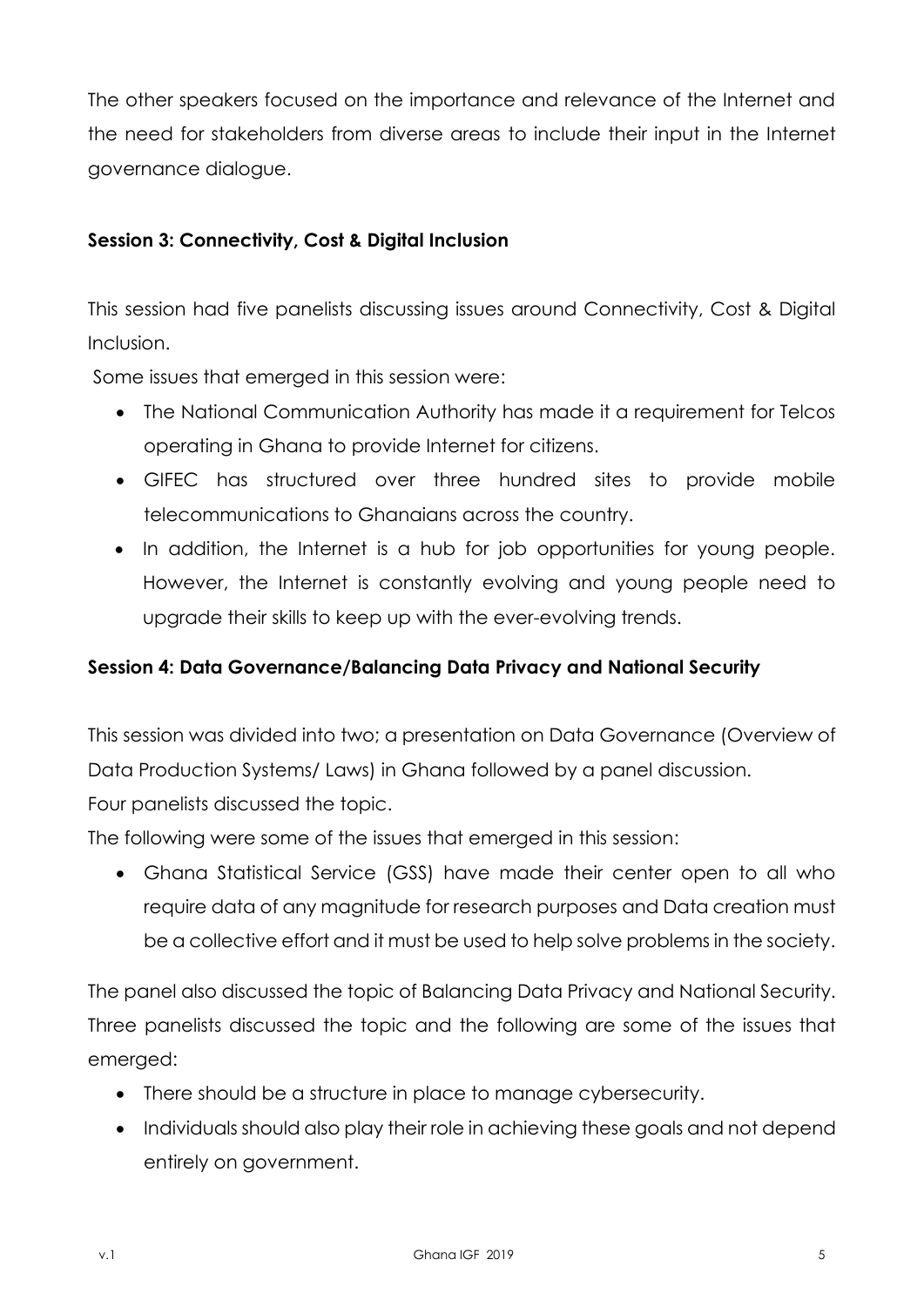• Government must lead policy wise in ensuring the right practices start from government circles.

#### <span id="page-6-0"></span>**Session 5.1: Emerging Technologies IOT, 5G, AI**

The following were the issues that emerged in this session;

- 5G internet will bring efficiency in the delivery of internet related services for consumers.
- Instead of being comfortable with the prospects of the 5G internet, participants were challenged to produce and innovate hardware devices that will need this 5G internet like the Asians have done.
- Artificial intelligence and IOT have always existed, but Ghanaians have failed to capitalize on them.
- We must be innovative and constantly try our hands on developing, this is an assured way of growth else, we will continually import inferior goods when we have engineers who can do better.
- Technology developers and those willing to innovate must bear in mind the people they are developing these products. Products must not be abstract but valuable and useful to the consumers.

#### <span id="page-6-1"></span>**Session 5.2: Local Internet Community GDNR Meeting**

There was a presentation on Ghana Domain Name Registry GDNR/Local Community Meeting. The speaker Nana Kofi Asafu-Aidoo, raised the need for an amicable Registry transfer from Ghana Dot Com to GDNR as well as the processes of operation of the Registry once it becomes operationalized.

The business opportunities in selling domains in the reseller business were also discussed, as well as the training of registrars. The following were some of the issues that emerged in this session to make the GDNR operational;

- Complete re-delegation process at International Corporation for Assigned Names and Number (ICANN).
- Change the sponsoring organization from Ghana.com to GDNR.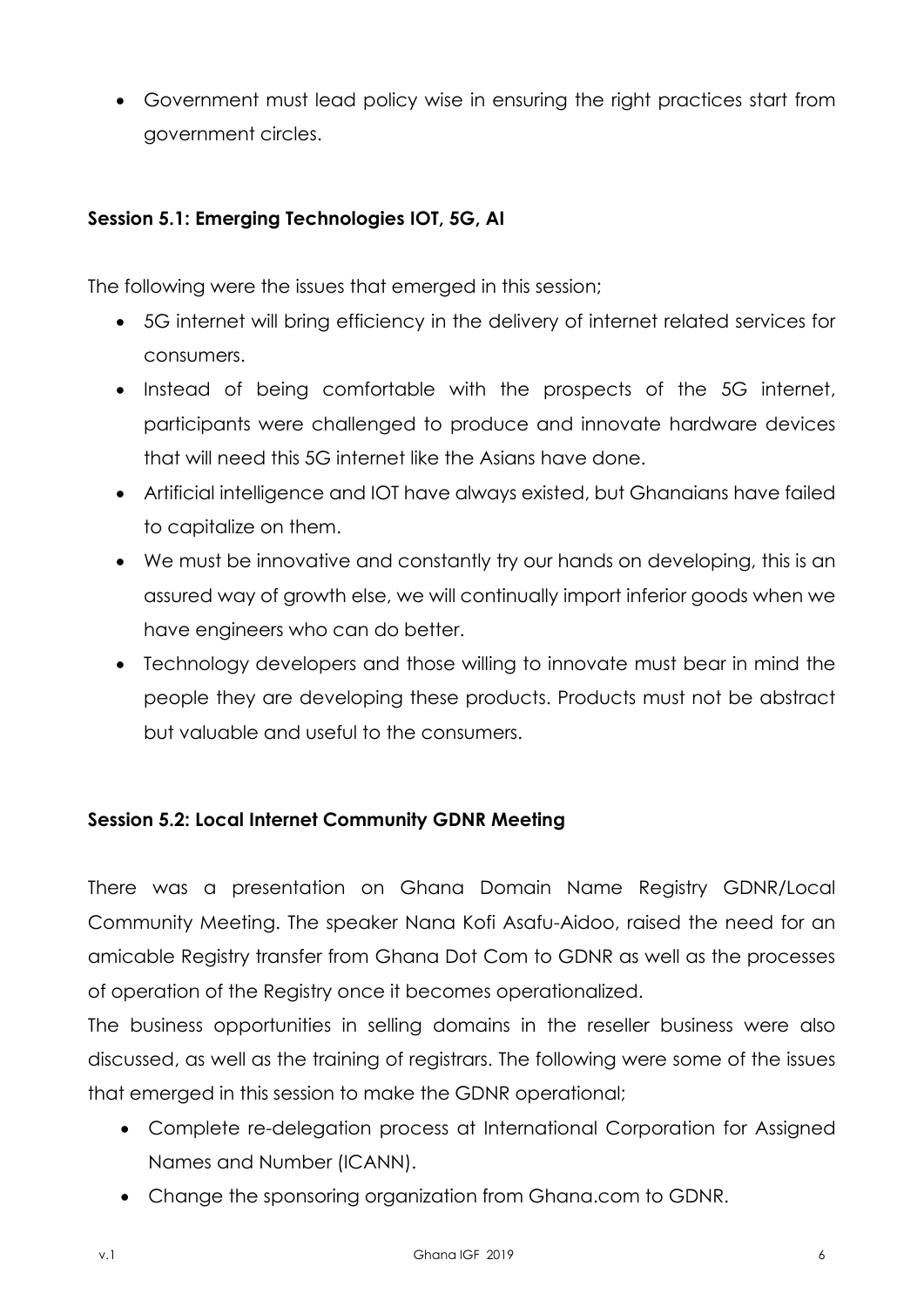- Publish expression of interest and open market for registrars.
- Embark on marketing and awareness creation on the existence of the Registry and its benefits.
- Registry to work with the registrars to come out with policies to build a thriving profitable business model to generate revenue for the Ghanaian economy.

Consultation was done with stakeholders at the IGF. The roadmap was presented and agreed by stakeholders at the IGF.

#### <span id="page-7-0"></span>**Section 6.1: Cybercrime and Cyber Security Issues in Ghana**

This session had two separate panel discussions. The panelists on this session discussed Cybercrime and Cyber Security Issues in Ghana. They discussed the findings, key vulnerabilities in Ghana, implication of cyber-attacks and key national concerns.

#### <span id="page-7-1"></span>**Session 6.2 'Children and Women Safety Online'**

There was a presentation on the safety of Children and Women online by Mrs Awo Aidam Amenya followed by a panel discussion.

Some recommendations made were:

- Education on safety measures for both parents and children is key
- Parents and guardians should not expose their children on social media without taking precautionary measures.
- Parents and guardians should be responsible and build trust of children so that they can confide in them rather than friends online.
- The use of TV and radio stations should be used as a platform to educate illiterate mothers and women in the marketplaces.
- Journalists to be sensitive in their reportage taking into consideration the rights of children.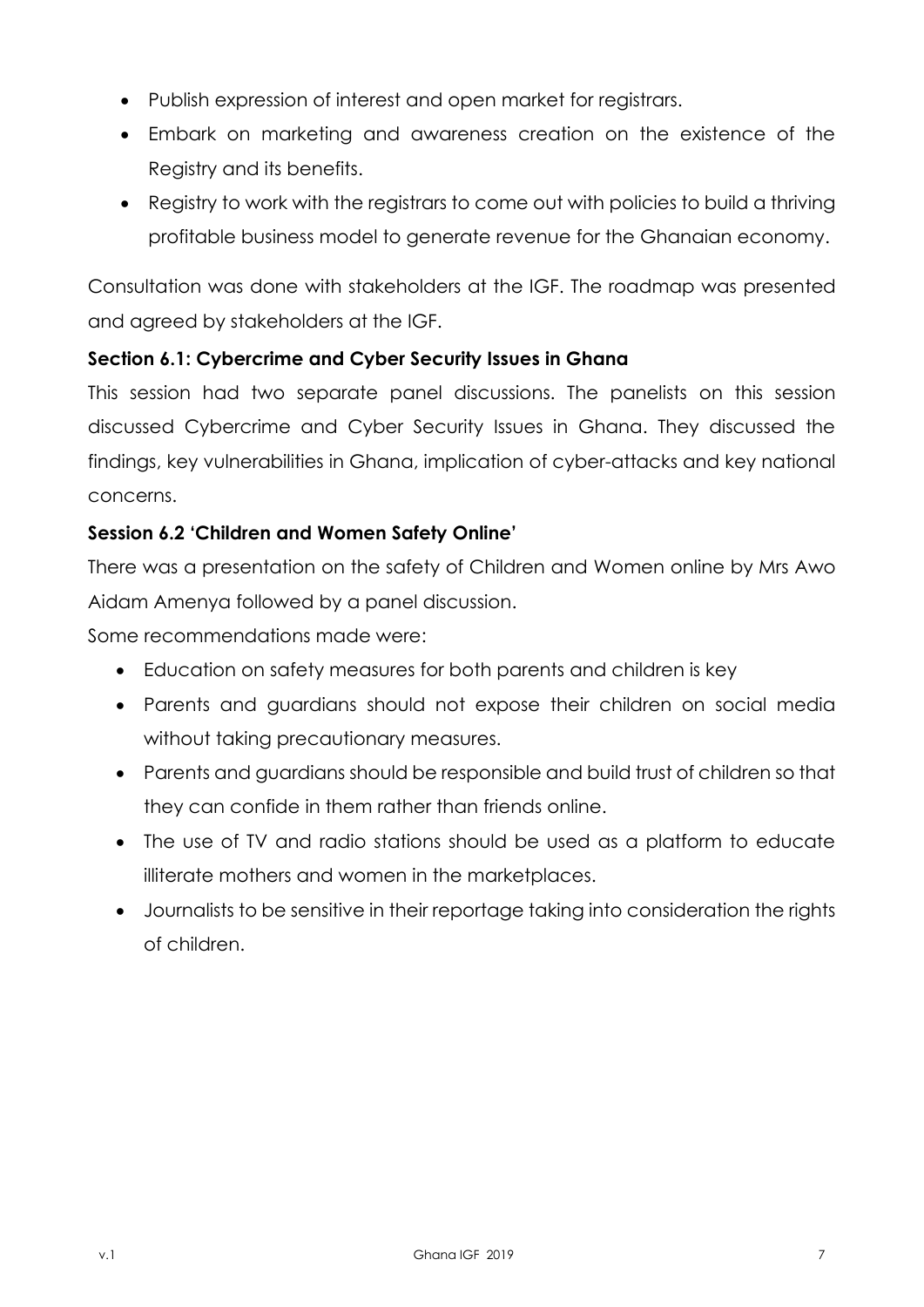# <span id="page-8-0"></span>**Lessons Learnt**

#### <span id="page-8-1"></span>**Lessons for improving IGF organization**

- On the issue of protecting children online, there is the need to protect children against cyber threats and related activities on the Internet as it is becoming an emerging issue in Ghana. The forum needs to bring more stakeholders especially content developers and child welfare policy makers to dialogue more on protecting children online. It should not only be an issue for cybersecurity experts.
- The publicity of the next IGF should start about 3 months before the event. Social media awareness building and advertising need to be intensified to encourage stakeholders from other professions to participate. This will increase the number of participants in discussion to help draft policy guidelines that are more representative of the Internet community in Ghana.
- The IGF event could be organized as a semi-annual event for southern and northern part of the country.
- Engage the various community groups in the country to enable them participate in the event.
- Seek more sponsorship to enable the duration of the main event to be increased to have fuller sessions to engage participants.
- The coordinators of the two events engaged participants and speakers which resulted in a positive feedback from the audience.

#### <span id="page-8-2"></span>**Lessons from discussions**

- Communities need to be created to make more digital jobs available so that people can get more involved in emerging technologies. This would help build up their digital knowledge and improve our digital economy. It will also help individuals in the communities to get more familiar and build more trust.
- Original local content should be created.
- The importance of digital technology to enhance jobs and create more opportunities in the digital economy should be stressed.
- Policies should be created to guide and protect individuals involved in digital jobs by government and the necessary regulatory bodies.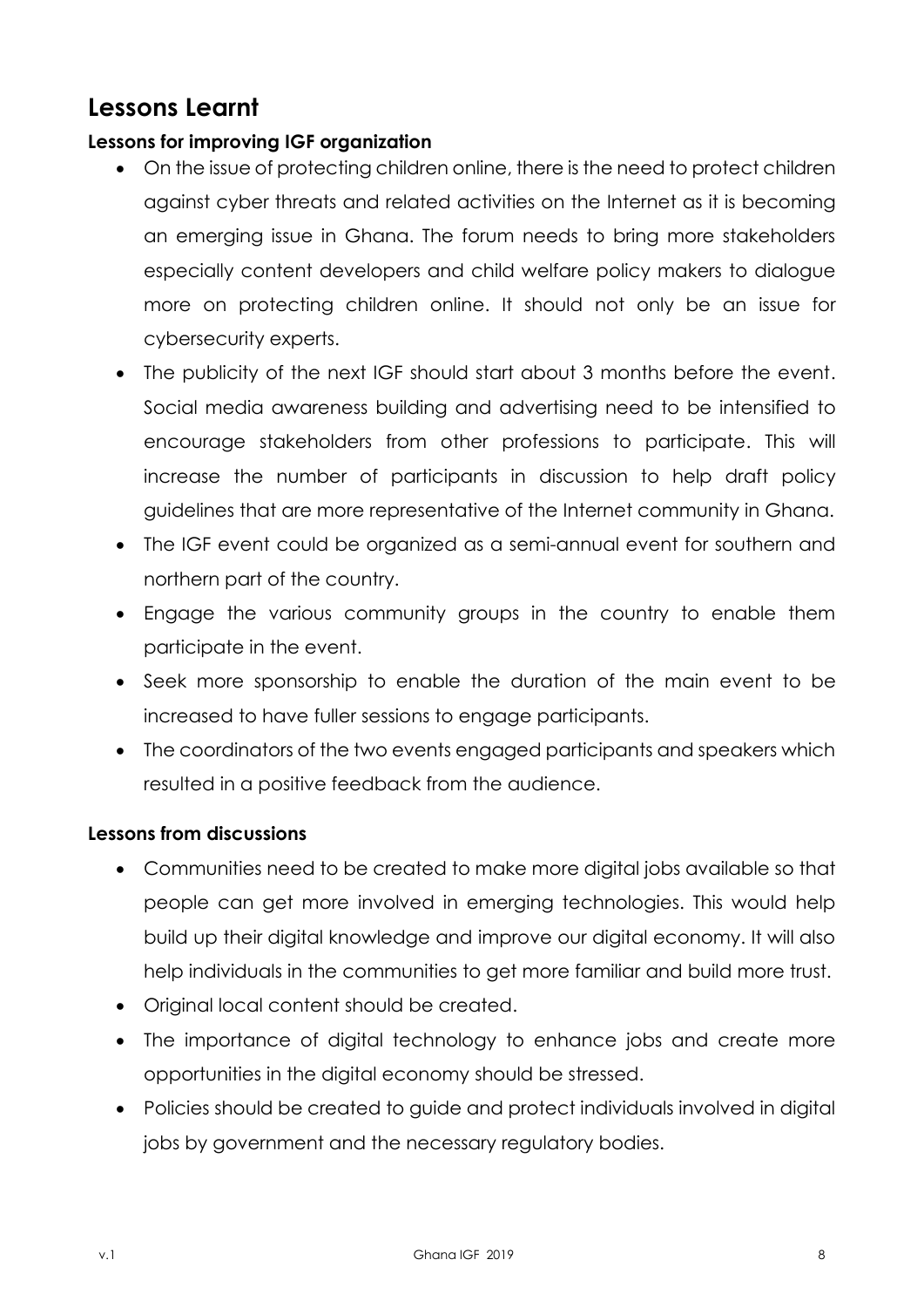• Youth should join communities and engage in volunteer work in these communities to increase their knowledge and sharpen their skills.

## <span id="page-9-0"></span>**Way Forward**

#### <span id="page-9-1"></span>**Internet shutdowns**

Internet Freedom and Digital Rights in Africa should focus on self-regulation, find ways in the governance process to engage government and stakeholders on issues so that Internet shutdowns do not occur. Use the right approach and inclusiveness in policy formulation on shutdowns.

#### <span id="page-9-2"></span>**Advocacy and Education**

Civil Society organizations and the media must engage in advocacy and educate the public on their rights and how to use legal options to prevent possible shutdowns. Best practices and guidelines for shutdowns should be adopted and enforced. Rights and responsibilities of Internet users must be balanced.

Discussions with National Security to determine what constitutes national security breaches for which there should be a shutdown.

#### <span id="page-9-3"></span>**Choice of Venue**

The venue for the event limited the sponsors in showcasing the products and services to the participants. The next event will be at a location where sponsors will have direct access to participants before they enter the event hall to enable them engage with the participants better.

### <span id="page-9-4"></span>**Conclusion**

The 2019 National Internet Governance Forum, urge the Ministry of Communications to continue supporting the Ghana IGF and Internet related discussions. We appreciate the efforts of the Ghana IGF Planning committee, the Ghana Domain